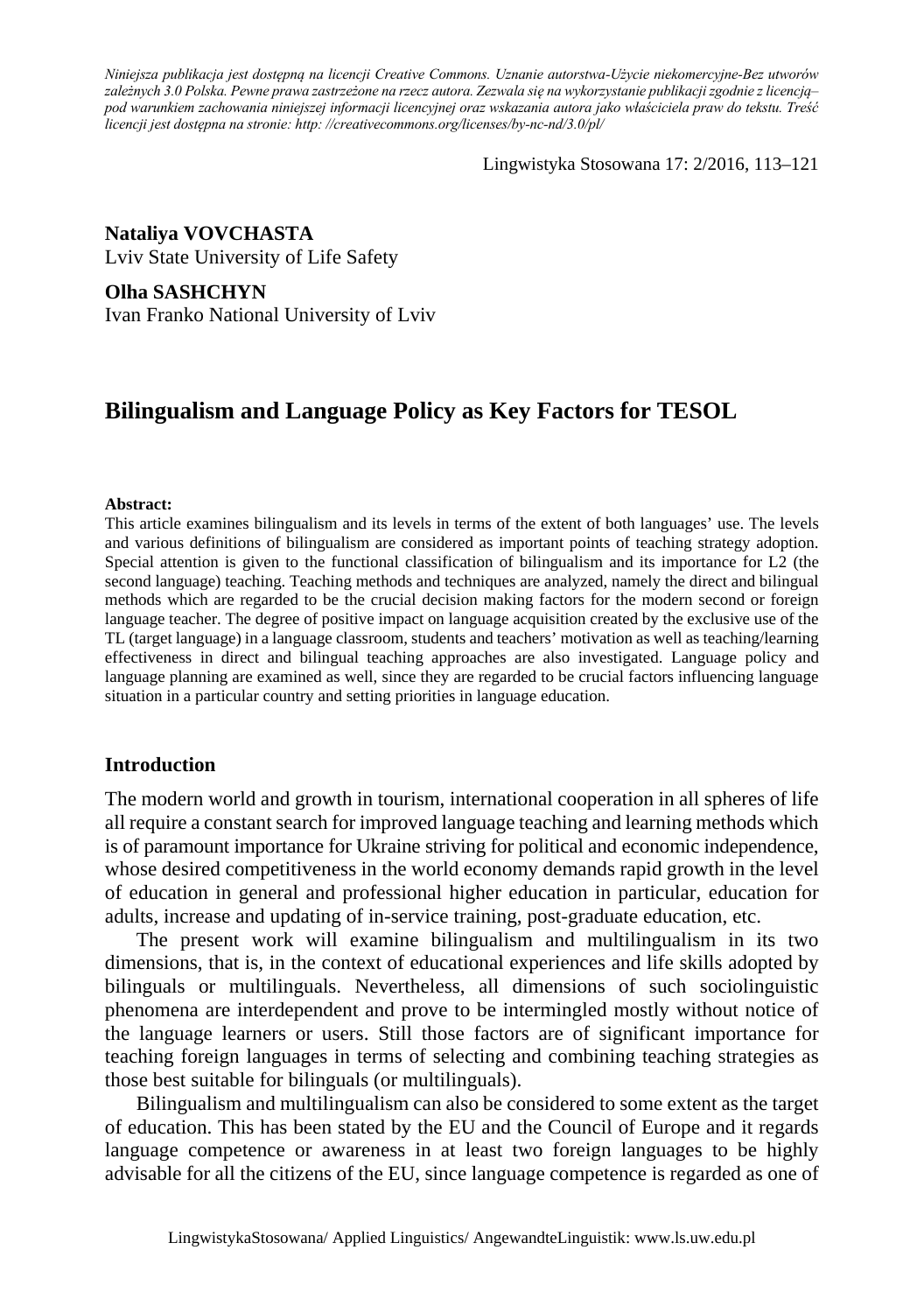the basic skills that all EU citizens need to acquire in order to improve their educational and employment opportunities within the European learning society, in particular by making use of the right to freedom of movement of persons. Within the framework of education and vocational training policy, therefore, the EU's objective is for every citizen to master two languages in addition to his or her mother tongue. In order to achieve this objective, children are to be taught two foreign languages at school from an early age (COM /2008/ 0566: 4).

### **1. Language policy and education within the framework of European integration**

Bilingualism is also accompanied by the EU policy connected with the national identity, meaning that the EU members aspire to be united by the knowledge of foreign languages and by means of proper knowledge of other language and culture ensure preserving their national identity. The above mentioned statement proves to be mostly an advantage due to the wider perspective language learners (or users) and teachers can take in the process of language teaching and acquisition which provide acquiring not only greater language competence but also extensive life skills and experience, more opportunities for receiving and processing information from a more diverse number of sources.

In general, in Ukraine there is a strong tendency to increasing the level of foreign language mastery both in secondary and higher education, which can be mostly explained by the development of international relations in the direction of the European integration. The process of integration and language policy are significantly influenced by the European principles in the given sphere.

The Council of Europe has analyzed the significance of communication and interaction for social cohesion among member States in its White Paper on Intercultural Dialogue and this has informed the vision of and policies for 'Plurilingual and Intercultural Education' as presented in the 'Platform of Resources and References for Plurilingual and Intercultural Education' (White Paper on Intercultural Dialogue 2008: 29).

### **2. Language planning**

Speaking of the language policy it is necessary to discuss language planning which always takes place both on official and non-official levels. Language planning is a series of measures taken to influence the function, structure, or acquisition of languages within a community. Planning or improving effective communication can also lead to other social changes such as language shift or assimilation, thereby providing another motivation to plan the structure, function and acquisition of languages (J. Cobarrubias 1983: 17).

Language planning and language policy are closely interrelated since language planning comprises various types of planning, such as prestige planning, standardization planning, acquisition or educational planning and others; and also proper treatment of multilingualism in education and other life spheres. Language planning is mostly regarded to be the domain of governmental organizations, nevertheless it can be greatly influenced by non-governmental organizations as well as by individuals and their communicative activities. Thus, it is necessary to ensure proper language policy and planning for the best benefit to citizens and their country in the modern language situation where bilingualism and multilingualism play a major role as those representing modern society values, such as claimed by the European Union.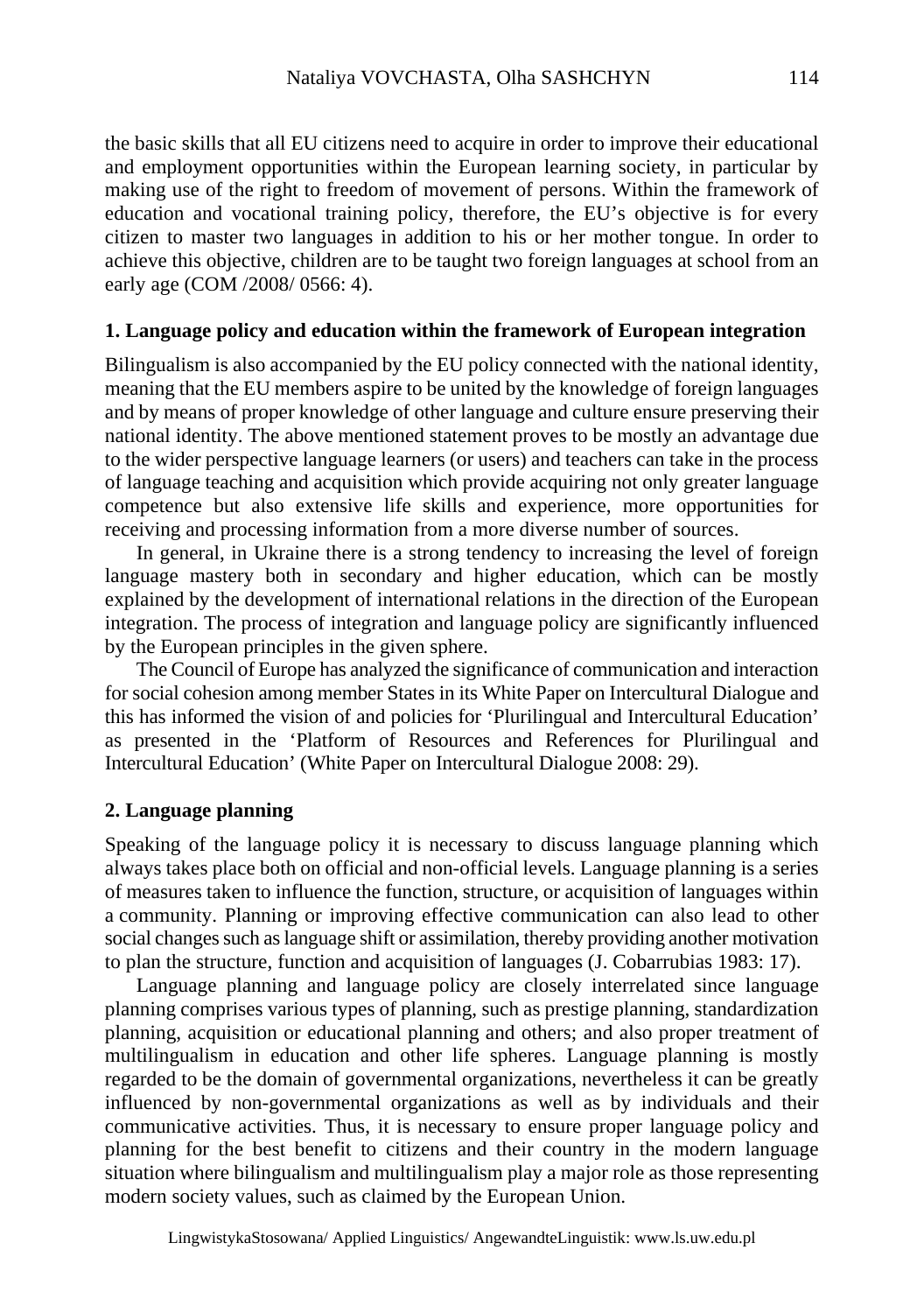For this purpose, the article aims at thorough examination of bilingualism. However, first of all the authors intend to provide definitions of bilingualism and its levels which gives more opportunity for understanding the nature of the given phenomenon.

# **3. Definition of bilingualism and principles of classification**

Bilingualism is usually defined as the use of two languages by an individual though the level of language awareness and the extent of its use may vary considerably between separate individuals. The term bilingualism is closely related to the term bilingual which describes a person who uses more than one language in different spheres of life.

There are many ways to provide classification for bilingualism or define its levels. According to B. Klein (2014: 1) one of the tendencies is to classify bilingualism according to the age of an individual:

1. Early Bilinguals further subdivided into:

- ‐ Simultaneous Bilinguals where both languages are acquired simultaneously;
- ‐ Sequential Bilinguals where the second language (L2) was acquired after the first one  $(L1)$ ;
- ‐ Late bilinguals
- 2. There is also a classification according to skills though there are no clearly defined levels:
	- ‐ Passive bilingual where a person is a native speaker in one language and is capable of understanding but not speaking another language.
	- ‐ Dominant Bilingual where a person is more proficient in one or two languages (in most cases native-like).
	- ‐ Balanced Bilingual where a person is more or less equally proficient in both languages, but will not necessarily pass for a native speaker in both languages.
	- ‐ Equilingual where a person uses both languages fluently however not necessarily with native-like proficiency

There are also other ways to define types or levels of bilingualism (e.g. by spheres of language use or by separate language skills in which bilinguals perform with higher, lower proficiency or sometimes even have no skills).

# **4. Language status**

The acceptance of integration by European citizens depends to a large extent on their ability and willingness to participate in a European public discourse. Here, proficiency in English as a possible and reliable interlingual mediator and the equality of people's linguistic identities are interdependent factors which both originate in the history of modern Europe. "Consideration must therefore be given to ways of finding the necessary balance in order to manage the potential conflicts between the equal status of languages and the need to differentiate between them" (N.Y. Todorova 2006: 5).

That is why equal prestige should be given to both the mother tongue or L1 and L2 (or a foreign language) not only in official documents, but first of all, in interpersonal relations and all spheres of life as well as in language classrooms.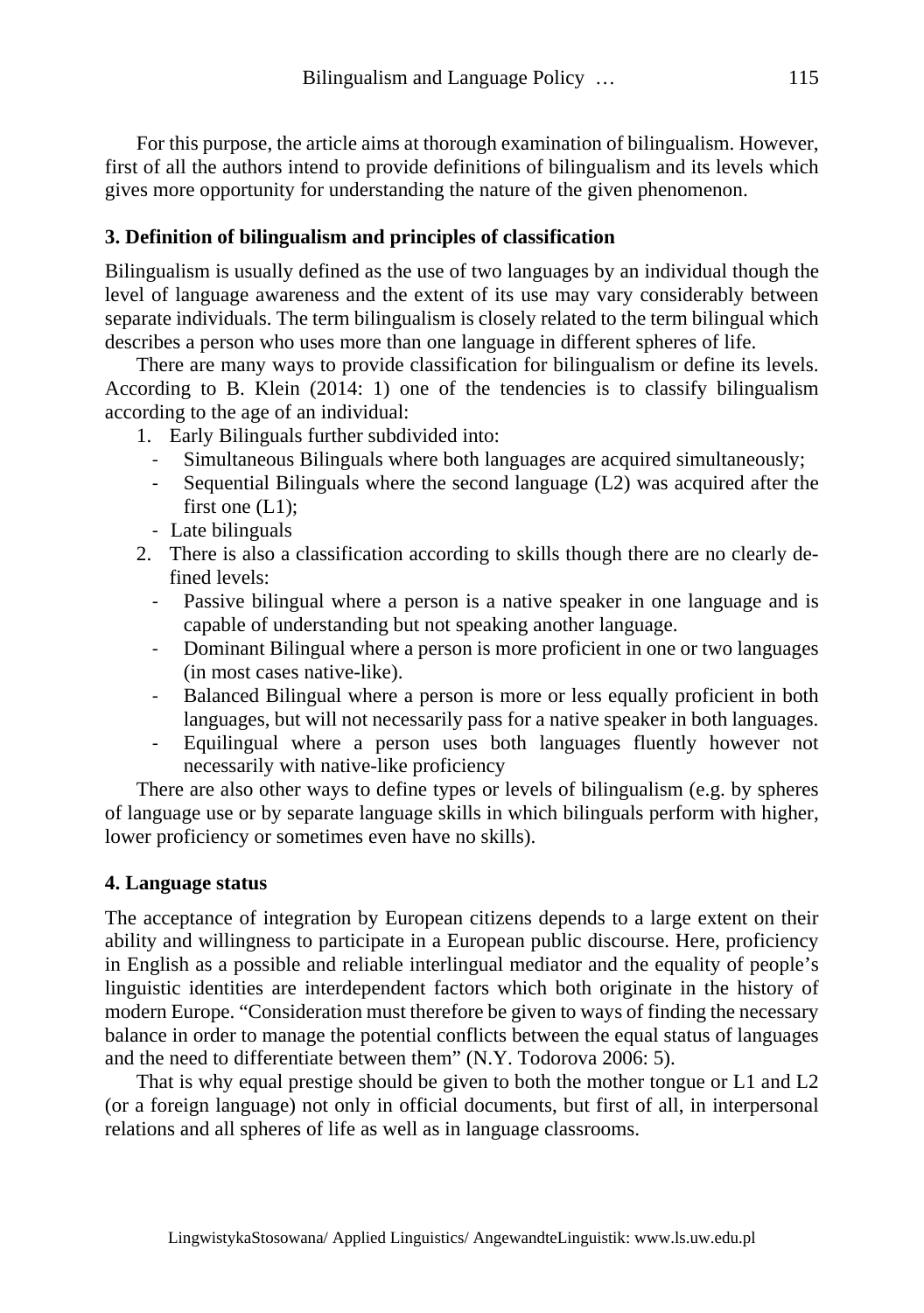### **5. Teaching methodology**

Bilingualism and methods of TEFL (teaching English as a foreign language) or TESOL (teaching English to speakers of other languages) are closely interrelated and should be certainly considered in their complex since bilingualism can be a factor influencing the language learner (or user) as well as the teacher, who, if not a natural (or early) bilingual, becomes a bilingual in their professional sphere and has to make decisions on the ways to teach a language (E. Macaro 2001: 538). Here we will consider the use of the mother tongue or L1 in the foreign language classroom. In methodology there are also different ways to classify teaching methods of teaching English as a foreign language. The most general classification can be presented by three mainstream methods:

- ‐ Grammar-translation method
- Direct method
- ‐ Bilingual method

Attention is also given to the communicative approach which faces a certain criticism in the present methodology.

### **6. Monolingual versus bilingual methods of teaching foreign languages**

For decades, language teachers were instructed to use the TL exclusively in the foreign language classroom. The theory and practice of foreign language teaching and learning were focused on the major task of maximum language exposure or immersion, regarded as basic principles required for successful language acquisition. This certainly brought considerable results and was claimed to be as unanimously right, which was justified by its similarity to the natural way children learn their mother tongue, immigrants learn a foreign language in, for instance, English speaking countries within a short period of time of their stay in foreign countries where they are exclusively exposed to a foreign language. Until recently this method (monolingual or direct) was regarded as a must for successful and qualified teachers and using their native language or students' native language as a language of instruction, if not completely eliminated, was to be avoided to a maximum with the only exception made for lower levels of study where L1 instruction has been tolerated (C.J. Dodson 1967/1972: 1).

Nevertheless, practice gives us numerous examples of situations when to avoid using the mother tongue (or L1) is, if not quite impossible, then next to impossible. The question has arisen many times and constantly arises in, for instance EFL classrooms, when the situation requires thorough translation, giving equivalents in L1, drawing comparisons between L1 and L2 (or FL) to make sure students possess proper understanding of foreign vocabulary and grammar. Even teaching pronunciation often requires the use of L1 to ensure best results (J. Cummins/ K. Brown/ D. Sayers 2007: 235).

That is why there has been a number of critical publications on the direct or monolingual method since great attention is paid to the learner's environment and the ways students acquire language skills. Opponents of the direct method claim that language learners in the language classroom cannot learn in a natural way or the way children learn their first language along with life skills and world comprehension because "prior knowledge is encoded in their L1". What we need to do as language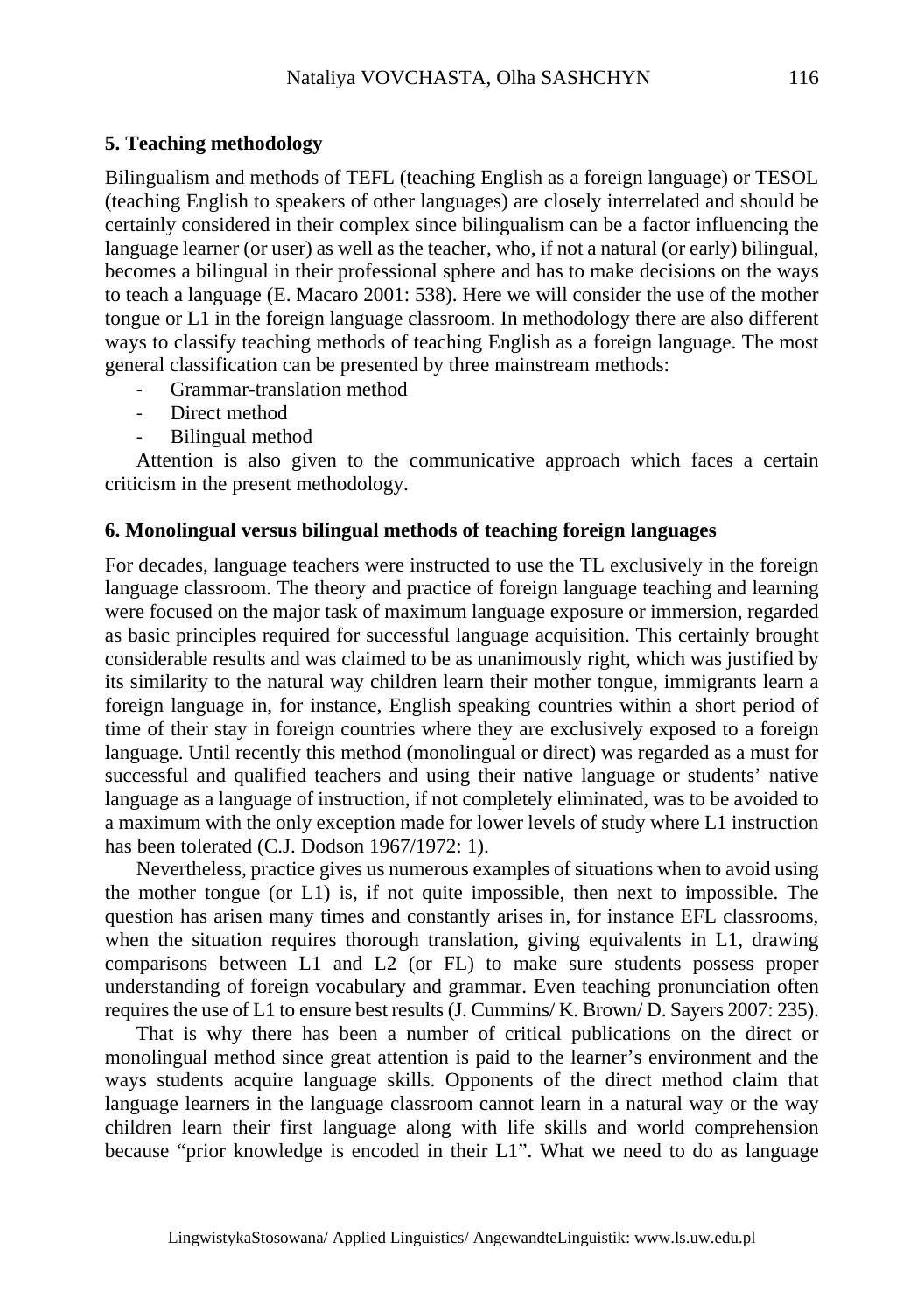teachers is "teach for transfer" so as to take active control over the learning process through metacognitive strategies (J. Cummins/ K. Brown/ D. Sayers 2007: 231).

Viewing L1 as potentially valuable resources instead of a mere source of interference opens up a greater pedagogical space and hence may bear constructive implications for L2 instruction, especially in homogenous contexts where both teachers and learners share the same MT and TL (An E. He 2012, 2: 1). The bilingual method was introduced by C.J. Dodson (1967) as a counterpart of the audiovisual method with systematic use of L1 which was task based providing texts and dialogues were accompanied by pictures.

The tendency to use L1 in teaching an FL has brought up one more issue which is generally referred to as code-switching. Code-switching is a transfer from one language to another in the course of communication either intentionally or spontaneously. Often code-switching is resorted to because of the lack of competence in a foreign language but if to consider modern teaching methods, code-switching is already referred to as a tool for achieving more opportunities for language acquisition.

The concept of code-switching is most commonly used within the sociolinguistic field of studies and it is commonly used by bilingual speakers often to signal two different identities at once.

V.J. Cook (2001: 410) also mentions that although the use of the target language should be promoted, exclusive use of the target language limits the possibilities of language teaching, and the L1 should be considered and used as a helpful tool to help foreign language teachers create "authentic users of the TL".

Regarding switching languages or codes in the actual teaching of foreign languages, the L1 can and should be used as a resource in foreign language classrooms. V.J. Cook (2001: 415) argues that "teachers should resort to the L1 if it is apparent that using the target language would be inefficient and/ or problematic for the learner" and when "the cost of the TL is too great". Studies have shown that the most common reason for teachers switching codes has been to contrast the target language and the L1 to hinder any possible negative transfer (M. Turnbull/ K. Arnett 2002: 208).

With some planning it can be ensured that learners carry their insights from one language into another. This could – at least in the long run – be expanded to the level of awareness about the features of a generalized academic language use, with perceptions of differences and distinctions between subjects and disciplinary traditions accordingly (An E. He 2012: 1–2).

Nevertheless, best gains of previous theories have to be retained and developed but not completely rejected. One of them is communicative approach with its idea of social interaction which still has a central role in modern language teaching as well as learning extensively described by sociolinguistic theories. Many theories have shown positive outcomes of socially interacting with others when learning languages. Children learn their mother tongue by hearing people in their surroundings speak with each other, and to some extent to the infant, however with some deviations to their 'normal' language. This is the first step of language acquisition, which is when a person learns unconsciously, in difference to language learning which is conscious learning (P. Lightbown/ N. Spada 2006: 201, 203).

When one has mastered the basic skills of their language, they will continue to learn other skills e.g., conventions of conversations, writing, etc. This also applies to older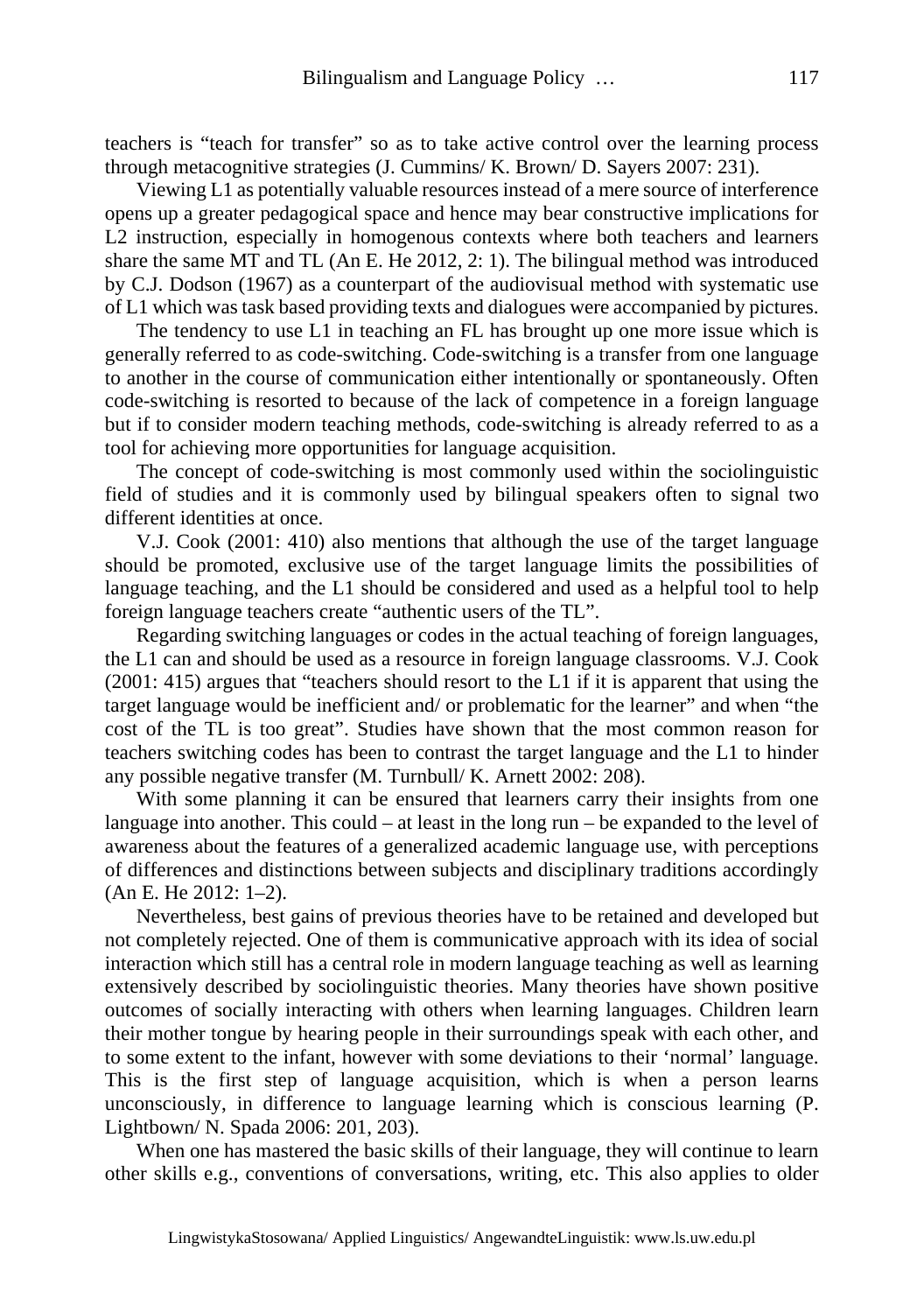students learning a new language or expanding their knowledge of one they already know. When exposed to a language, e.g. spoken and/ or written, the students have to adapt to that particular situation and use the target language, even though the lack of proficiency is at a different level than what they encounter. (P. Lightbown/ N. Spada 2006: 208).

Communicative methodology stresses the English-only approach to presentation and practice that is such a prominent feature of the British EFL tradition. (Perhaps because this has made it possible for us to teach English all over the world without the disagreeable necessity of having to learn other languages?) This is a peculiar state of affairs. It is a matter of common experience that the mother tongue plays an important part in learning a foreign language. Students are always translating into and out of their own languages and teachers are always telling them not to. Interlanguages notoriously contain errors which are caused by interference from the mother tongue. It is not always realized that a large proportion of the correct features in an interlanguage may also contain a mother tongue element. In fact, if we did not keep making correspondences between foreign language items and mother tongue items, we would never learn foreign languages at all. "Imagine having to ask whether each new French car one saw was called 'voiture', instead of just deciding that the foreign word was used in much the same way as 'car' and acting accordingly" (M. Swan 1985: 3).

When we set out to learn a new language, we automatically assume (until we have evidence to the contrary) that meanings and structures are going to be broadly similar to those in our own language. The strategy does not always work, of course – that is why languages are difficult to learn – and it breaks down quite often with languages unrelated to our own. But on balance this kind of 'equivalence assumption' puts us ahead of the game; it makes possible for us to learn a new language without at the same time returning to infancy and learning to categorize the world all over again. If, then, the mother tongue is a central element in the process of learning a foreign language, why is it so conspicuously absent from the theory and methodology of the Communicative Approach? Why is so little attention paid, in this and other respects, to what learners already know? The Communicative Approach seems to have a two-stage approach to needs analysis: "1. find out what the learner needs to know; 2. teach it. A more valid model, in our view, would have four stages: 1. find out what the learner needs to know; 2. find out what he or she knows already; 3. subtract the second from the first; 4. teach the remainder" (M. Swan 1985: 4).

At the same time there is an important aspect of the bilingual method is the acknowledgement it gives to the importance and the validity of the student's L1 language and culture. Language learning is one of the most enriching experiences we can have as human beings. It isn't merely the substitution of one means of communication for another. The bilingual method ensures accessibility. Students beginning the daunting task of learning a new language can immediately find a level of familiarity, avoiding the terrors of that "deer in the headlights" stage of acquiring new skills (L. Calkins McCormick 1994: 239).

Though the bilingual method employs the students' native language, it is important to note that it is predominantly the teacher who makes use of L1. This distinguishes it from the grammar-translation method which relies more on rote learning and the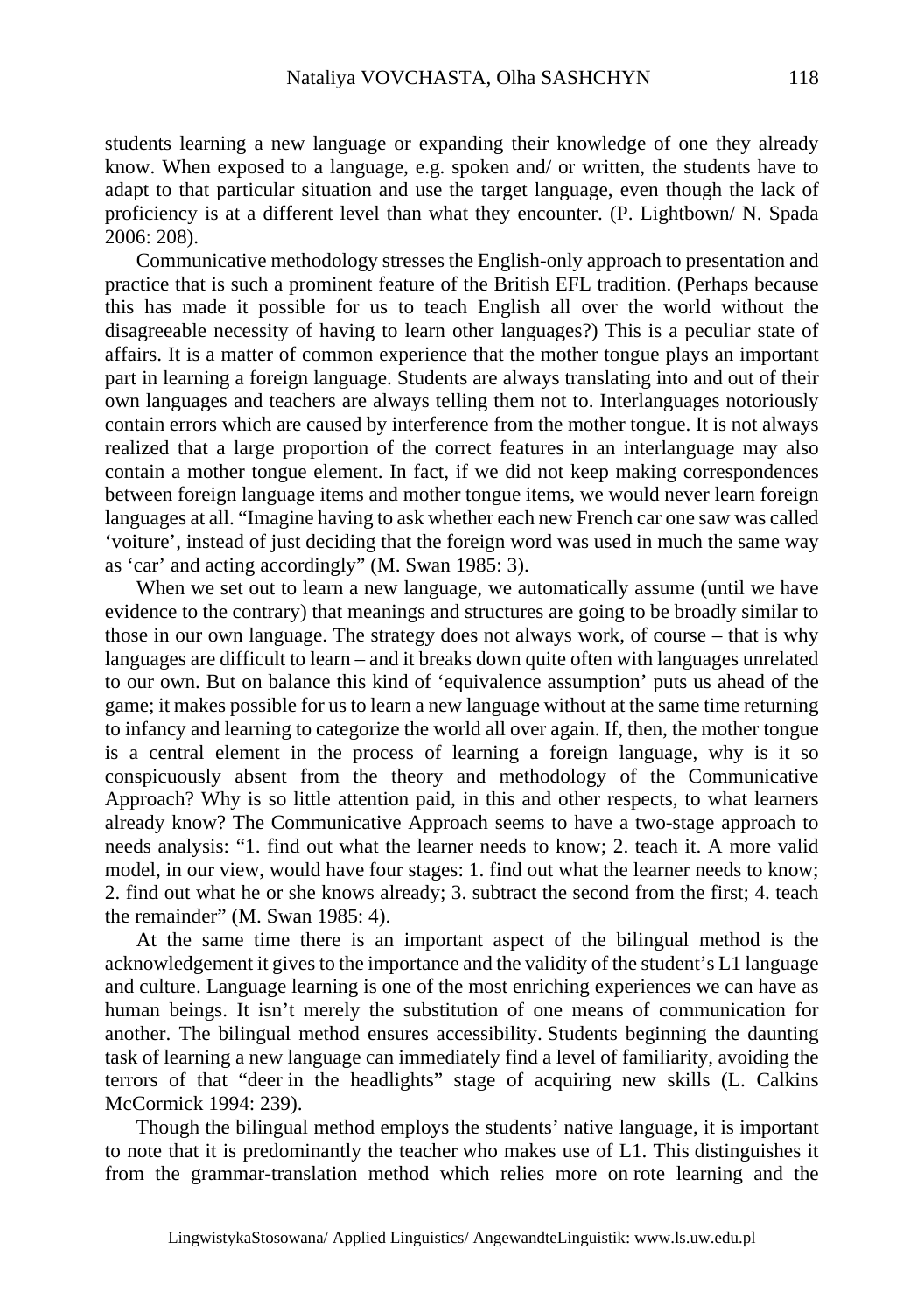translation of texts. The bilingual method focuses more on using the language for oral communication. Students will not be using their native tongue much in the classroom.

As with the direct method, basic texts make use of picture strips to accompany the dialogue. The bilingual method makes use of the written form of the language from the start. This allows students to begin to see the shapes of words as they repeat them orally (E. Bialystok 2006: 3).

### **7. Bilingualism, multilingualism and the problem of national identity in the Ukrainian institutions of higher education**

Special attention needs to be paid to the presence of bilingualism or not rarely multilingualism in the establishments of higher education in Ukraine. It has been observed for decades in Ukraine and other post-Soviet countries that higher education still retains a number of key principles inherited from the Soviet era where bilingualism was present in all the republics with the domination of the Russian language in the sphere of science and education as well as in most other spheres of professional activities, culture and arts.

In the past most students were faced with the fact of lectures read in Russian and textbooks available mostly in Russian. Consequently, the majority of people over thirty can be considered bilingual to a certain extent depending on their place of residence and especially the sphere of professional activity. Still all students who study a foreign language can be considered bilingual to a certain degree, at least, in academic or professional spheres. Though, the influence of the Russian language and culture as well as the Soviet ideology in the post-Soviet countries have been declining for decades, in Ukraine in particular, it still persists in some regions (for instance, Eastern, Central and Southern parts of the country) where Russian-speaking citizens are often a majority. On the other hand, there is a strong tendency to use Ukrainian, especially in public life due to the changing political situation in the country (V. Kulyk 2010: 81).

The tendency of more people using Ukrainian is here explained not rarely by a wish to show their own national identity and unite the country though the language situation is certainly not so unambiguous, which certainly demands much attention from the authorities. The above mentioned campaign for re-establishing the Ukrainian language as the language of state, education, science and culture has been pursued for years up since it has not been once used by political campaigners as the means of public opinion shifting in favour of either pro-Russian or pro-European political courses.

Though a number of negative assumptions towards the influence of bilingualism (multilingualism) on language acquisition exist in various fields of science, the authors support the idea of positive influence of bilingualism on the process of language acquisition though the fact of the necessity of certain approaches cannot be rejected.

About seventy students of the  $1<sup>st</sup>$  and  $2<sup>nd</sup>$  years of study at Lviv Ivan Franko National University and Lviv Life Safety University were observed for more than two years. About 20% of whom were of mixed language background, mostly because of mixedlanguage families or having moved for studying from Russian language dominated regions, can be regarded as functional bilinguals and even multilinguals since the fact they have studied English as a foreign language both at school and university not only in Ukraine. Some of them have experience as exchange students abroad in the USA and Austria.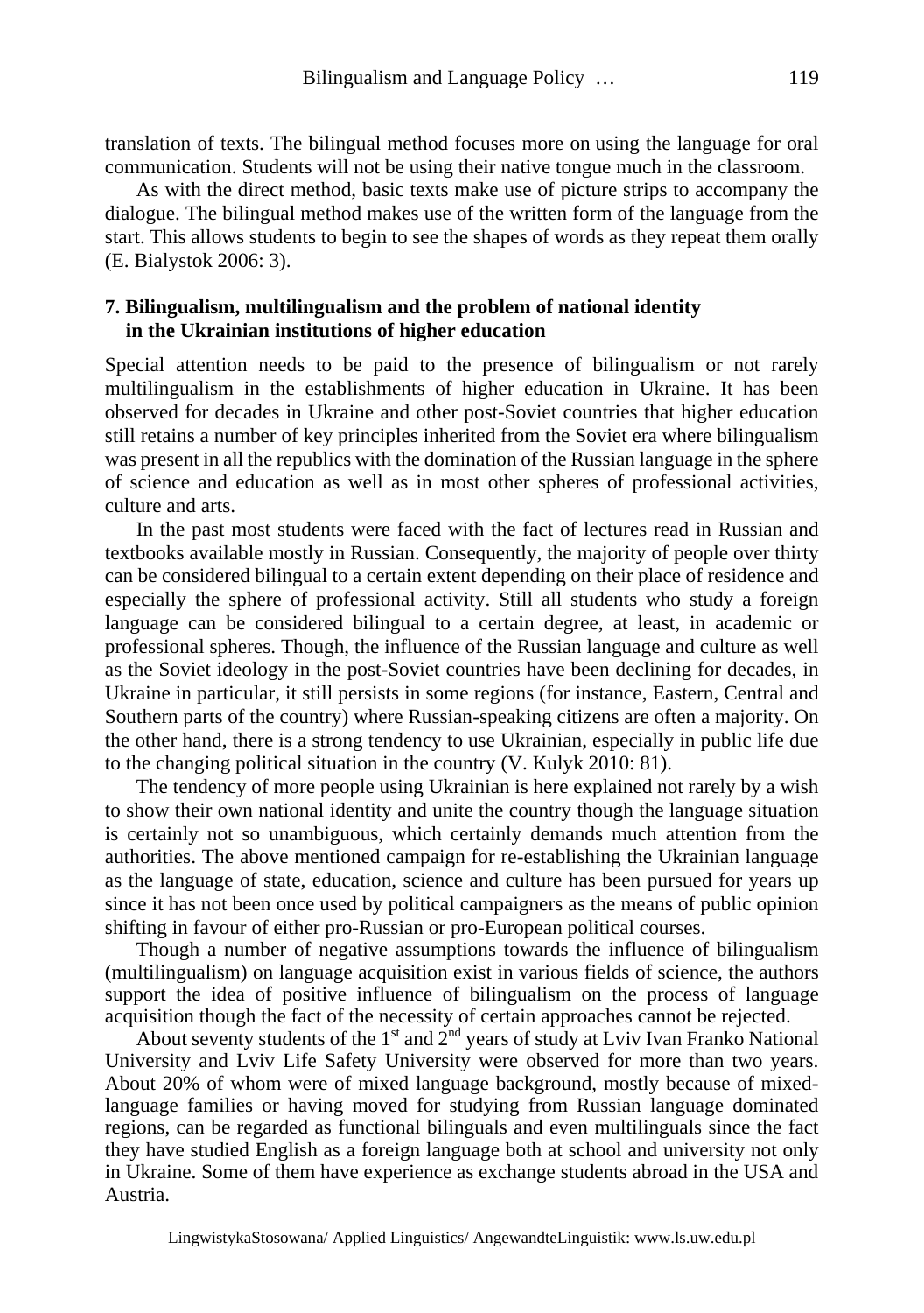During the period of observation most bilingual students showed good performance, though a number of former exchange students had some difficulties predominantly in grammar, probably due the difference in education systems or the environments they had lived in. Their vocabulary inadequacy was also present to a lower extent. Other students, who gained their education only in Ukraine, showed more or less even performance in English classrooms, some of them having more difficulties in translation from English into Ukrainian due to the different backgrounds. Also, the direct method (R.K.T Callan 2005), which demands the exclusive use of the TL, was applied to teaching of first year students. Nevertheless, with lower level students, occasional translation of vocabulary or even full sentences was necessary, some grammar rules also had to be explained partially in Ukrainian though most of the time the language of instruction was English and all tasks were also completed in English.

### **8. Conclusion**

In the light of the above, the language policy and language planning are necessary to examine the suggestions for improved language policy. Consequently, some innovations and recommendations for language teaching techniques and approaches are to be suggested and hopefully introduced into a number of EFL (or TESOL) classrooms.

In conclusion it is necessary to point out that there cannot be a single use of separate methods in teaching foreign languages since the language in itself is a means of communication and is constantly adjusted to people's needs in various life spheres. That is why bilingualism as well as the bilingual method deserve proper attention from researchers, government officials, non-governmental organizations as well as language teachers and users in the common effort to bring the most advantage to language acquisition.

### **References**

Bialystok, E. (2006), *Second-language acquisition and bilingualism at an early age and the impact on early cognitive development*. In: R.E. Tremblay/ R.G. Barr/ R. DeV. Peters (eds.), Encyclopedia on Early Childhood Development [online]. Montreal, Quebec: Centre of Excellence for Early Childhood Development; http: //www.childencyclopedia.com/documents/Bialystok.

Callan, R.K.T. (2005), *Callan method, Students' Book 4*. Malta.

COM (2008) 0566. (2008) *Communication from the Commission to the European Parliament, the Council, the European Economic and Social Committee and the Committee of the Regions – Multilingualism: an asset for Europe and a shared commitment*. EC(2008) COM/2008/0566 final/http: //eur-lex.europa.eu/legalcontent

Cobarrubias, J. (1983), *Ethical Issues in Status Planning*. In: J. Cobarrubias/ J. Fishman (eds.), Progress in Language Planning: International Perspectives. Berlin, 41–86

Calikns McCormick, L. (1994), *Art of teaching writing*. Portsmouth, N.H.